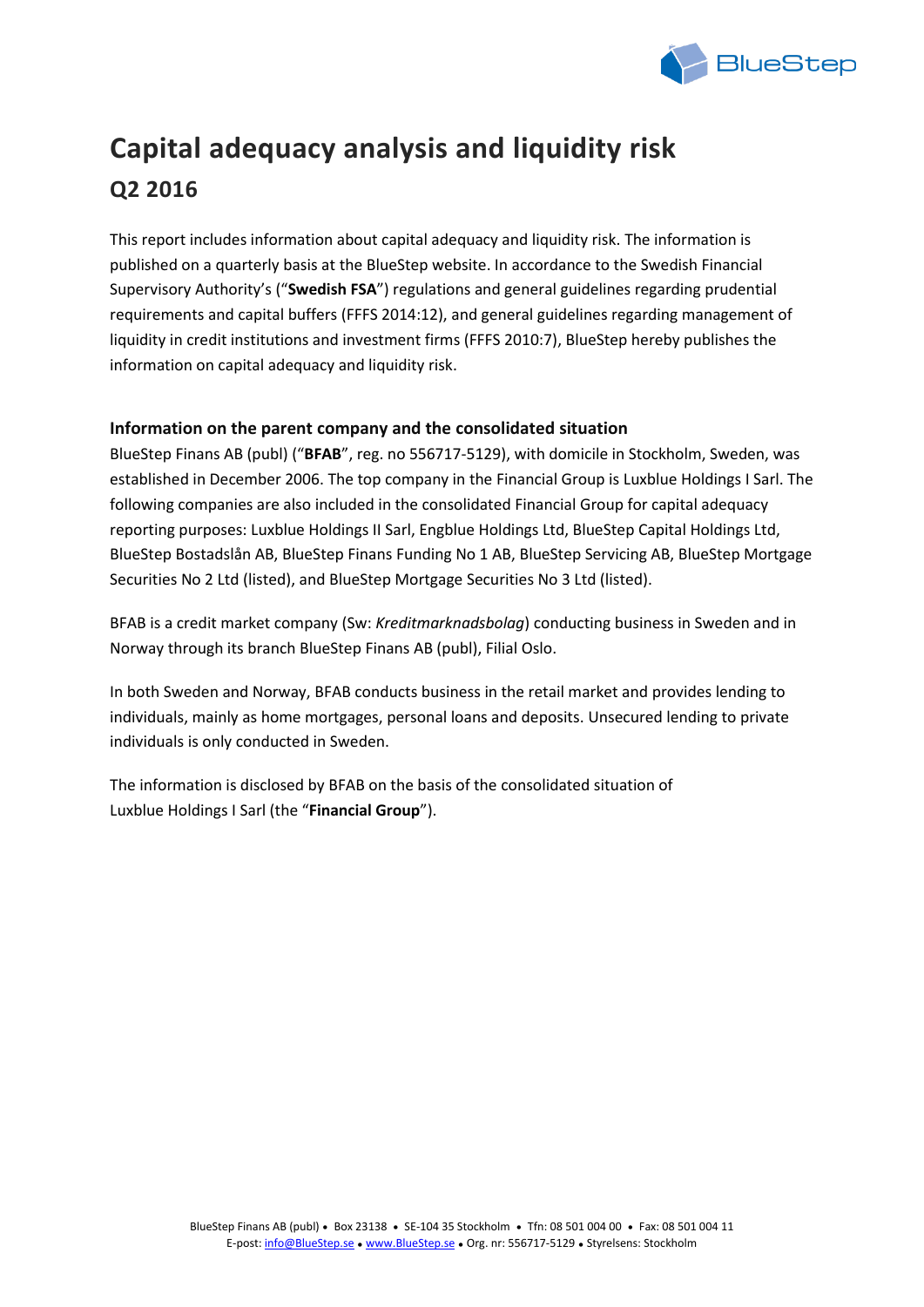

## **Capital Adequacy**

In accordance with Regulation (EU) 575/2013 ("**CRR**") and also the Directive 2013/13/EU ("**CRD IV**"), on 1<sup>st</sup> January 2014, new EU capital adequacy regulation came into force. CRR includes requirements regarding capital, liquidity and leverage ratio while CRD IV contains new provisions on capital buffers, corporate governance, disclosure of information and the purposes of supervision and sanctions. CRD IV was transposed by Swedish law on  $2^{nd}$  August 2014 through a number of new and revised laws, ordinances and regulations.

#### **Capital adequacy analysis**

|                                                                                  | <b>Amount at</b> | <b>Amount at</b> |
|----------------------------------------------------------------------------------|------------------|------------------|
| <b>Own Funds</b> (all amounts in thousand SEK, except %)                         | 30-Jun-2016      | 31-Dec-2015      |
| Common Equity Tier 1 (CET1) capital: instruments and reserves                    |                  |                  |
| Capital instruments and the related share premium accounts                       | 601,826          | 601,826          |
| of which: instrument type 1                                                      | 601,826          | 601,826          |
| Retained earnings                                                                | 350,992          | 209,393          |
| Independently reviewed interim profits net of any foreseeable charge or dividend | 78,042           | 141,595          |
| Common Equity Tier 1 (CET 1) capital before regulatory adjustments               | 1,030,860        | 952,815          |
| CET1 capital: regulatory adjustments                                             |                  |                  |
| Intangible assets (net of related tax liability) (-)                             | $-211,139$       | $-206,500$       |
| Total regulatory adjustments to CET1                                             | $-211,139$       | $-206,500$       |
| <b>CET1</b> capital                                                              | 819,722          | 746,315          |
| Additional Tier 1 (AT1) capital: instruments                                     |                  |                  |
| AT 1 capital before regulatory adjustments                                       |                  |                  |
| AT1 capital: regulatory adjustments                                              |                  |                  |
| Total regulatory adjustments to AT1 capital                                      |                  |                  |
| AT1 capital                                                                      |                  |                  |
| Tier 1 capital (T1= CET1 + AT1)                                                  | 819,722          | 746,315          |
| Tier 2 (T2) capital: instruments and provisions                                  |                  |                  |
| T2 capital before regulatory adjustments                                         |                  |                  |
| T2 capital: regulatory adjustments                                               |                  |                  |
| Total regulatory adjustments to T2 capital                                       |                  |                  |
| <b>Tier 2 capital</b>                                                            |                  |                  |
| Total capital $(TC = T1 + T2)$                                                   | 819,722          | 746,315          |
| Total risk weighted assets                                                       | 5,685,045        | 5,117,050        |
| <b>Capital ratios and buffers</b>                                                |                  |                  |
| CET1 (as a % of total risk exposure amount)                                      | 14.42%           | 14.58%           |
| T1 (as a % of total risk exposure amount)                                        | 14.42%           | 14.58%           |
| TC (as a % of total risk exposure amount)                                        | 14.42%           | 14.58%           |
| Institution specific buffer requirement                                          | 4.00%            | 3.50%            |
| of which: capital conservation buffer requirement                                | 2.50%            | 2.50%            |
| of which: countercyclical buffer requirement                                     | 1.50%            | 1.00%            |
| of which: systemic buffer requirement                                            |                  |                  |
| of which: G-SII or O-SII buffer                                                  |                  |                  |
| CET1 available to meet buffers (as a % of risk exposure amount)                  | 6.42%            | 6.58%            |
|                                                                                  |                  |                  |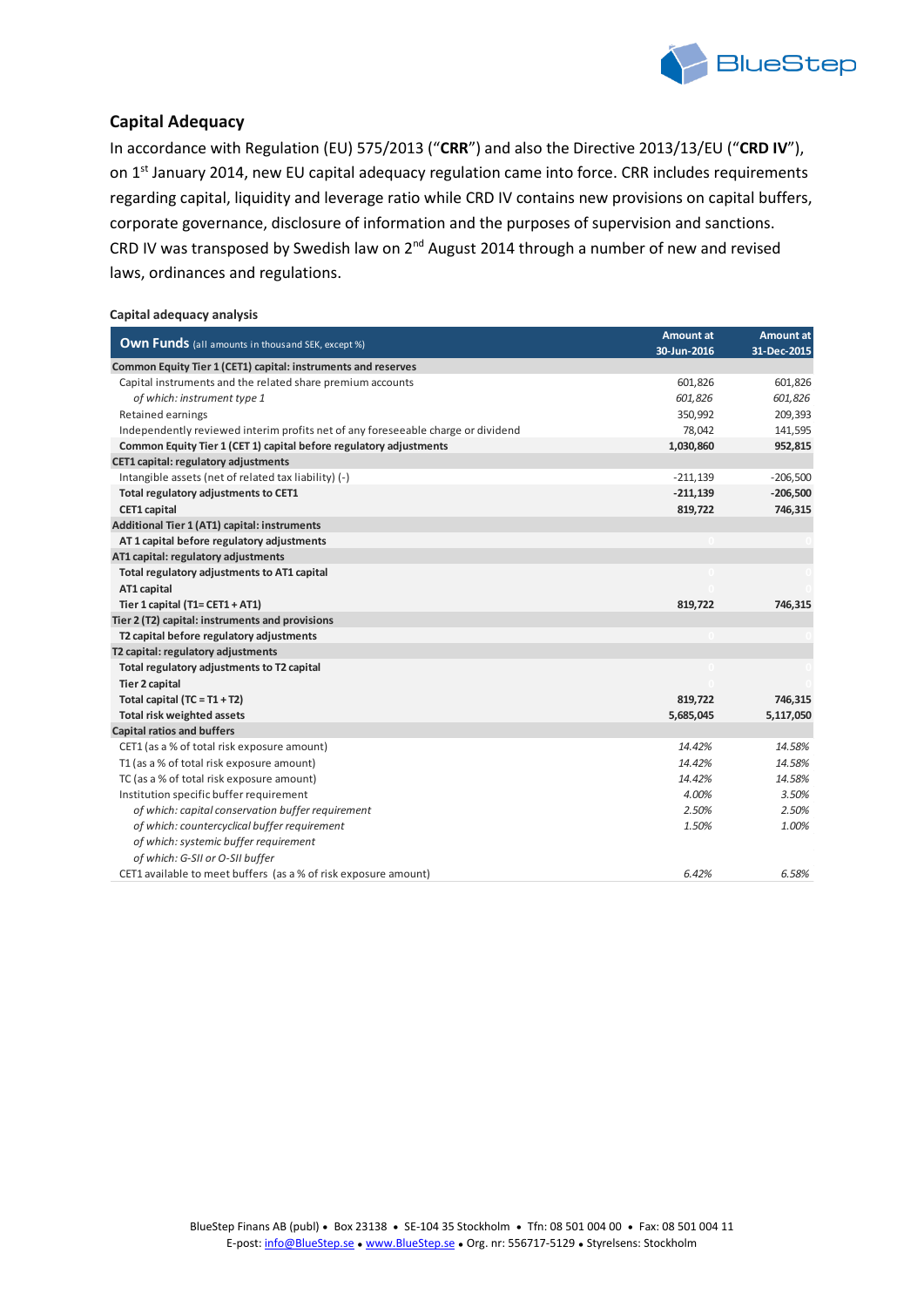

#### **Risk weighted exposure amount** ('000 SEK)

| Risk Weighted Exposure Amount (all amounts in thousand SEK)                                                     |                | <b>Exposure amount Exposure amount</b> |
|-----------------------------------------------------------------------------------------------------------------|----------------|----------------------------------------|
|                                                                                                                 | at 30-Jun-2016 | at 31-Dec-2015                         |
| <b>TOTAL RISK EXPOSURE AMOUNT</b>                                                                               | 5,685,045      | 5,117,050                              |
| RISK WEIGHTED EXPOSURE AMOUNTS FOR CREDIT, COUNTERPARTY CREDIT AND DILUTION RISKS AND<br><b>FREE DELIVERIES</b> | 4,808,635      | 4,296,595                              |
| Standardised Approach (SA)                                                                                      | 4,808,635      | 4,296,595                              |
| SA exposure classes excluding securitisation positions                                                          | 4,808,635      | 4,285,921                              |
| Central governments or central banks                                                                            | $\Omega$       | $\mathbf 0$                            |
| Regional governments or local authorities                                                                       | $\Omega$       | $\mathbf 0$                            |
| Public sector entities                                                                                          | $\Omega$       | $\Omega$                               |
| Multilateral Development Banks                                                                                  | $\Omega$       | $\Omega$                               |
| International Organisations                                                                                     | $\Omega$       | $\mathbf 0$                            |
| Institutions                                                                                                    | 420,126        | 49,962                                 |
| Corporates                                                                                                      | 5,780          | 8,246                                  |
| Retail                                                                                                          | 608,714        | 518,653                                |
| Secured by mortgages on immovable property                                                                      | 3,519,149      | 3,191,389                              |
| Exposures in default                                                                                            | 126,706        | 127,191                                |
| Items associated with particular high risk                                                                      | $\Omega$       | $\Omega$                               |
| Covered bonds                                                                                                   | 69,839         | 63,634                                 |
| Claims on institutions and corporates with a short-term credit assessment                                       | $\Omega$       | 238,387                                |
| Collective investments undertakings (CIU)                                                                       | 0              | $\mathbf 0$                            |
| Equity                                                                                                          | $\Omega$       | $\Omega$                               |
| Other items                                                                                                     | 58,319         | 88,459                                 |
| Securitisation positions SA                                                                                     | $\Omega$       | 10,673                                 |
| TOTAL RISK EXPOSURE AMOUNT FOR POSITION, FOREIGN EXCHANGE AND COMMODITIES RISKS                                 | 15,860         | 1,689                                  |
| Risk exposure amount for position, foreign exchange and commodities risks under standardised                    |                |                                        |
| approaches (SA)                                                                                                 | 15,860         | 1,689                                  |
| Foreign Exchange                                                                                                | 15,860         | 1,689                                  |
| TOTAL RISK EXPOSURE AMOUNT FOR OPERATIONAL RISK (OpR)                                                           | 661,021        | 644,427                                |
| OpR Standardised (STA) / Alternative Standardised (ASA) approaches                                              | 661,021        | 644,427                                |
| TOTAL RISK EXPOSURE AMOUNT FOR CREDIT VALUATION ADJUSTMENT                                                      | 199,530        | 174,340                                |
| Standardised method                                                                                             | 199,530        | 174,340                                |

#### **Capital needs including Pillar 2 risks** ('000 SEK)

|                                                                     | <b>Total capital needs</b> |
|---------------------------------------------------------------------|----------------------------|
| Credit risk and counterparty risk                                   | 453,212                    |
| - which concentration risk                                          | 52,559                     |
| - including risks associated with exposure to the Swedish mortgages | 208.439                    |
| - of which reciprocity in other countries' demands                  |                            |
| Market risk                                                         | 16,619                     |
| - including interest rate risk arising from non-trading book        | 15,351                     |
| <b>Operational risk</b>                                             | 52,882                     |
| <b>Pension risk</b>                                                 |                            |
| Other                                                               | 227.385                    |
| <b>Diversification effects</b>                                      |                            |
| Total                                                               | 750.098                    |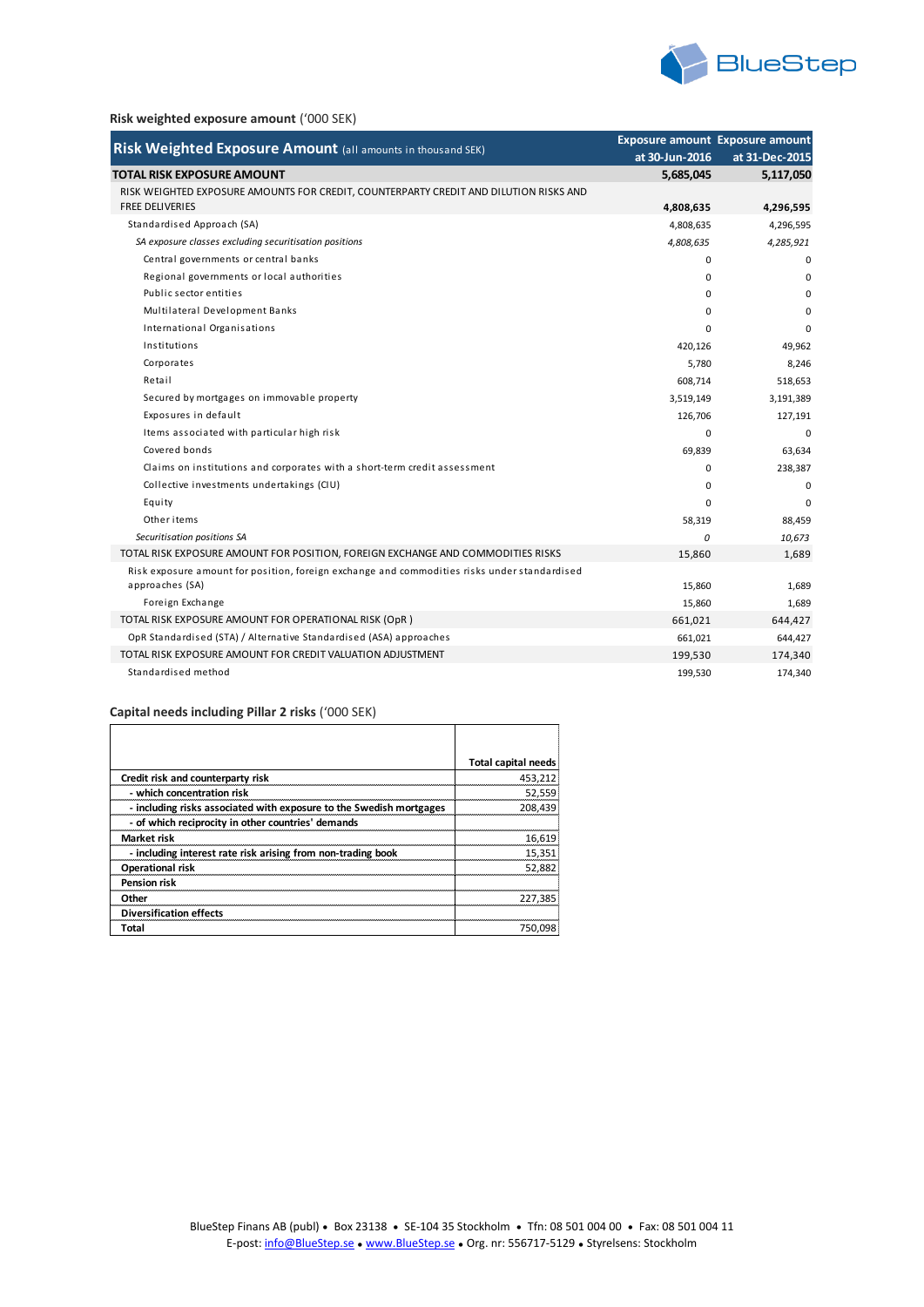

## **Information on Liquidity Risk**

Liquidity risk is the risk of not being able to meet payment obligations on their due dates without the cost of obtaining the funds increasing considerably. The extent of the risk depends on the Financial Group ability to rise necessary funding to meet its obligations.

The day to day handling of liquidity risk is managed through the Treasury function within BFAB. The BFAB Risk Manager acts as the central function for independent control of liquidity and reports to the Board and the CEO.

The liquidity risk appetite of the Financial Group shall be low and it will retain material amounts of excess liquidity in a liquidity reserve. The liquidity reserve will only be invested in highly rated and liquid investments according to the BFAB Liquidity Policy.

Measurement and reporting of liquidity risk is performed on a daily basis and reported to Senior Management. Liquidity risk is reported monthly to the Board. The reports show key figures on liquidity risk as liquidity reserve, liquidity coverage ratio and net stable funding ratio among others. Furthermore, liquidity risk is measured under different scenarios, including stress scenarios.

As of the end of June 2016, the Financial Group had a liquidity coverage ratio of 2.27.

|                                                   | <b>Financial Group</b> |             |  |
|---------------------------------------------------|------------------------|-------------|--|
|                                                   | 30/06/2016             | 31/12/2015  |  |
| <b>Liquidity Coverage Ratio (LCR)</b>             | 2.27                   | 2.06        |  |
| Liquid assets                                     | 478,194,060            | 308,652,332 |  |
| Outflows from retail deposits                     | 589,471,891            | 593,870,622 |  |
| Other outflows                                    | 252,401,775            | 4,454,245   |  |
| Total outflows                                    | 841,873,666            | 598,324,867 |  |
| Inflows from retail customers, lending activities | 145,509,854            | 131,729,893 |  |
| Other inflows                                     | 840.718.734            | 550.456.346 |  |
| Total inflows (Max 75% of total outflows)         | 631.405.250            | 448.743.650 |  |
| <b>Net Stable Funding Ratio (NSFR)</b>            | 1.55                   | 1.51        |  |
| Available stable funding (thousands SEK)          | 12,112,501             | 10,496,940  |  |
| Required stable funding (thousands SEK)           | 7.803.969              | 6.956.644   |  |

#### **Liquidity Reserve** ('000 SEK)

|                                                  | Jun-16    | <b>Dec-15</b> |
|--------------------------------------------------|-----------|---------------|
|                                                  |           |               |
| <b>Liquidity Reserve</b>                         |           |               |
| Cash and balances with central banks             | 8         | 8             |
| Deposits in other banks                          | 1,349,329 | 1,129,400     |
| Securities issued or guaranteed by sovereigns.   |           |               |
| central banks or multinational development banks | 143,046   | 91,347        |
| Covered bonds                                    | 698,392   | 636,341       |
| Issued by other institutions                     | 698,392   | 636,341       |
| Total                                            | 2,190,775 | 1,857,097     |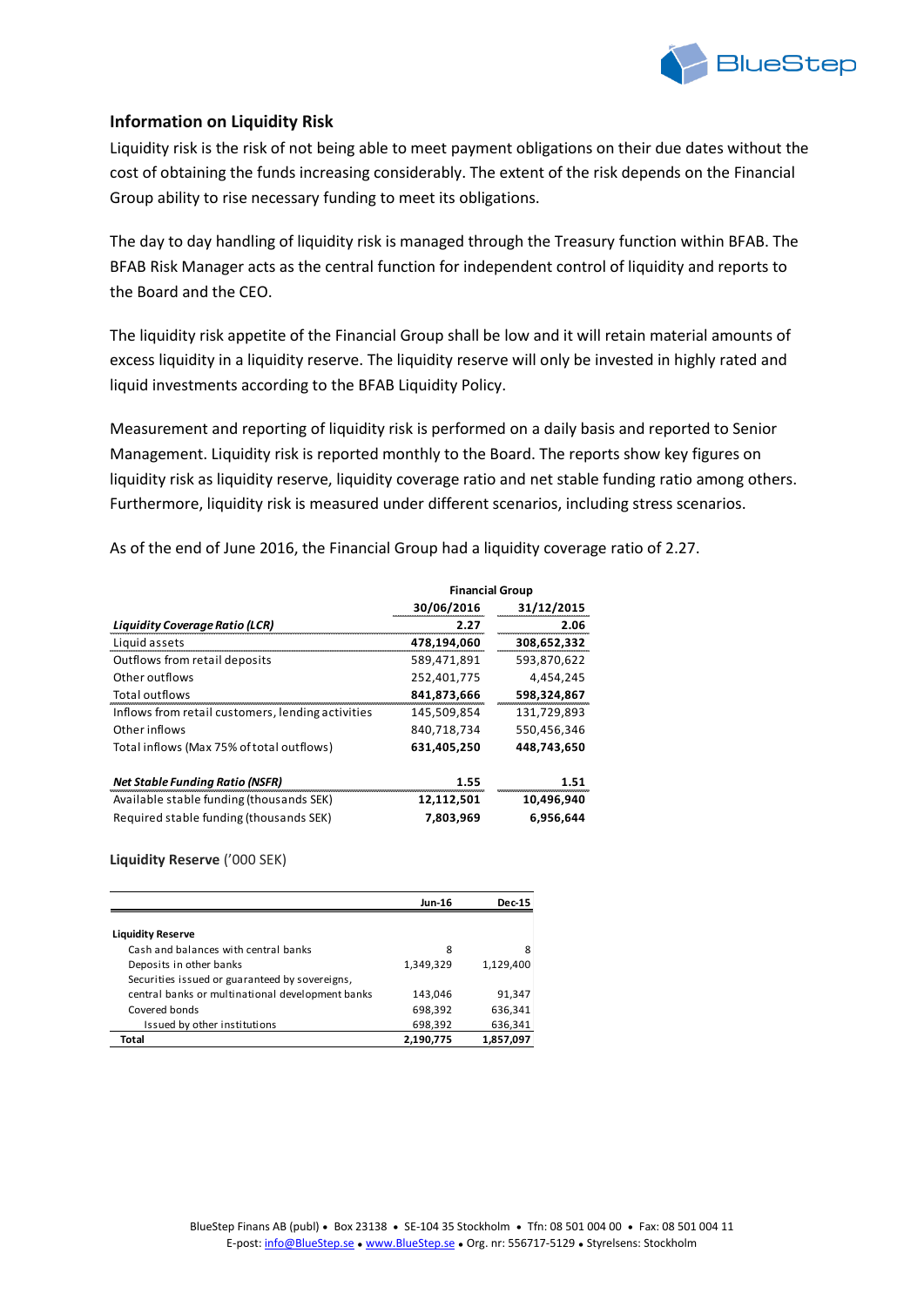

## **Applied rules and regulations**

## **Pillar I – Minimum capital requirement**

Calculation of the minimum capital requirement according to Pillar I is performed in accordance with the Swedish FSA's regulations and general guidelines on prudential requirements and capital buffers.

- 1. BFAB uses the standardised approach in calculating the credit risk. Credit risk is calculated on all asset items.
- 2. The capital requirement for foreign exchange risks cover all items on the balance sheet and translated to Swedish kronor at the exchange rate in effect on the balance sheet date. The capital requirement amounts to 8% of the total net position for the majority of the exposures; for closely correlated currencies a lower capital requirement of 4% applies.
- 3. The capital requirement for operational risks is calculated using the standardised approach, in which a different factor is applied to each one of the company's business lines.
- 4. Capital requirements for credit valuation adjustment risk (CVA) is calculated using the standardised approach and relate to positions in OTC derivatives.

## **Pillar II – Rules for the supervisory authorities' overall capital assessment and Internal Capital and Liquidity Adequacy Assessment Process (ICLAAP)**

In addition to the statutory minimum capital requirement, credit institutions are expected to make their own assessments of their risks and capital requirements, the so called "Internal Capital and Liquidity Adequacy Assessment Process ("**ICLAAP**")" under Pillar II.

Pillar II is regulated by the special supervision of credit institutions and investment firms act (2014:968), the banking and financing business act (2004:297) and the regulation of prudential requirements and capital buffers (2014:993).

Within the ICLAAP, stress tests are performed to analyse the capital requirement even for risks that are not included in the calculation of Pillar I requirements. Based on the outcome of the stress tests, an analysis is made of the institution's total capital requirements and a plan to maintain the capital level. Pillar II requirements will always be beyond Pillar I requirements and together they constitute the company's minimum capital requirement.

The Swedish FSA reviews and evaluates risk management and performs controls to ensure that sufficient capital is held for the significant risks that BFAB is exposed to due to its annual review and evaluation process.

## **Pillar III – Disclosure of capital adequacy and liquidity**

Pillar III relates to disclosure of information. Information regarding capital adequacy and liquidity must be submitted annually and quarterly in accordance with the Swedish FSA's regulations and general guidelines regarding prudential requirements and capital buffers (FFFS 2014:12), the Commission's implementing regulation (EU) No 1423/2013 on implementing technical standards with respect to the disclosure requirements of capital for institutions according to the Swedish FSA's regulations and general guidelines regarding management of liquidity in credit institutions and investment firms (2010:7).